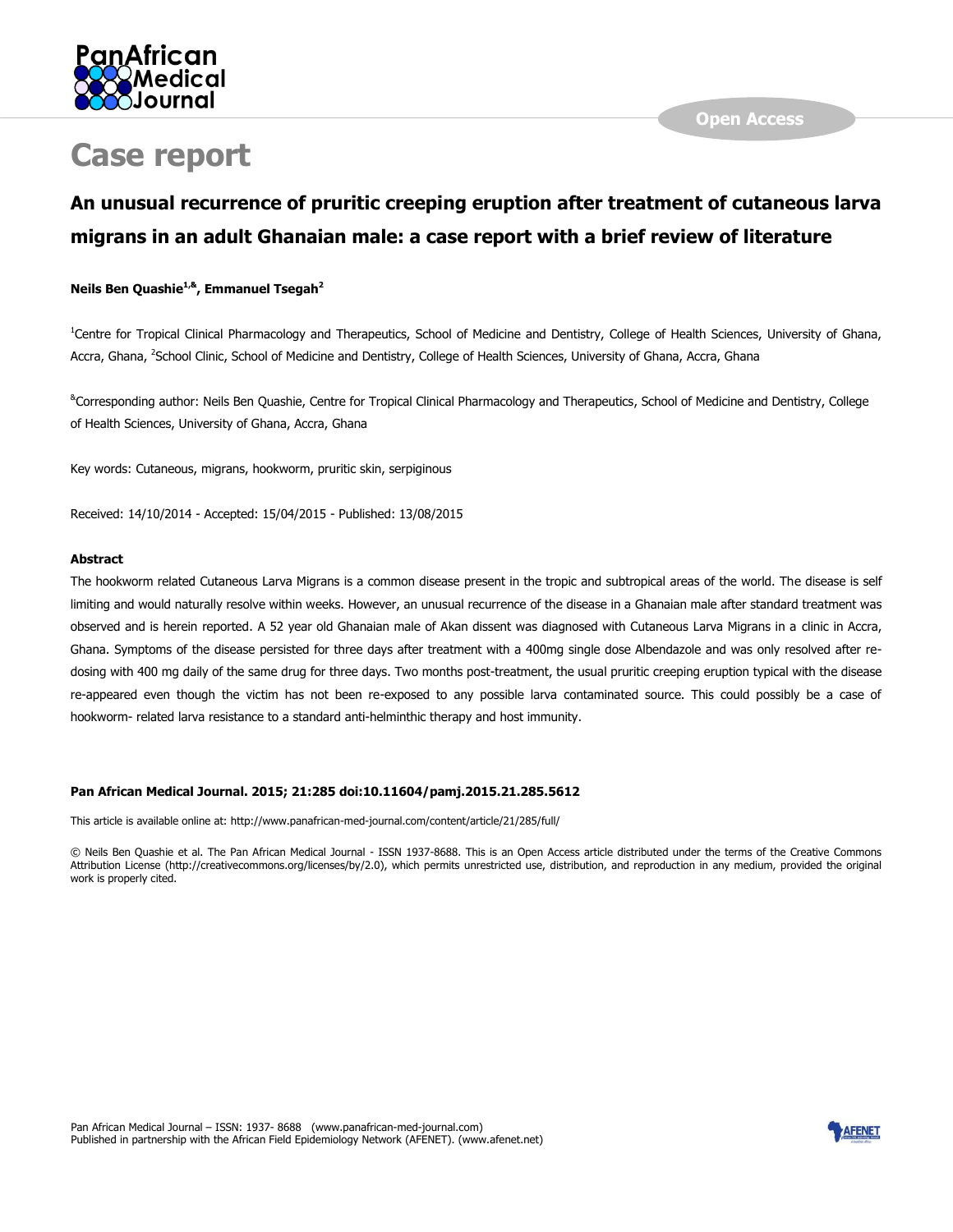#### **Introduction**

Cutaneous Larva Migrans (CLM) caused by infestation of either the dog or cat hookworm is not an unusual disease. However, the unusual recurrence of the disease in a Ghanaian male during treatment warrants discussion and wider dissemination of the experience. This is important in order to create the necessary awareness among health workers. This article therefore aims to reiterate the possibly existence in Ghana and elsewhere of the hookworm-related larva with reduced tolerance to albendazole and highlight on appropriate measures needed to enhance patient care. CLM, first described and diagnosed by a physician in 1874 and later by White and Dove in 1929, is ubiquitous self-limiting skin eruption caused by an infestation with the larval nematode of the dog or cat hookworms, of which Ancylostoma braziliense and A. caninum are the species mostly implicated in humans. CLM is often associated with considerable morbidity, such as intense itching, pain, itching-associated sleep disturbance and an impaired quality of life in affected individuals. The hookworms which mostly lodge in the intestines of the domestic animals shed their eggs through the faeces into warm, moist, sandy soil. The eggs then hatch and initially feed on the bacteria in the soil before moulting twice and developing into an infective stage. The infectious larvae develop further in the soil where they receive moisture and are thus protected from desiccation and high temperatures. Humans become accidentally infected with the larvae upon contact. The larvae are able to penetrate through follicles, fissures, or intact skin of the new host using their proteases. Larvae remain confined to the upper dermis because they lack the collagenase enzymes required to penetrate the basement membrane to invade the human dermis. Serpentine or linear single-track lines later mark the course of the larvae as they migrate through the epidermis. The clinical features of CLM have been described [\[1\]](http://www.panafrican-med-journal.com/content/article/21/285/full/#ref1). The pruritic lesions may be attributed to an immune response to the larvae and their products [\[2\]](http://www.panafrican-med-journal.com/content/article/21/285/full/#ref2). The creeping eruption usually appears 1-5 days after skin penetration, but the incubation period may be up to a month. It is important to note that the location of the track does not necessarily relate to the location of the larva which is randomly moving ahead of the track formation and single tracks or multiple tracks may be present, depending on the severity of infection. Cutaneous larva migrans heals naturally within few weeks or months of infestation. The disease could easily be misdiagnosed by a less informed doctor who has never had an encounter with it as the lesions may be mistaken for fungal infections or inflammatory skin disorders.

Indeed, data on CLM among travellers revealed that between 22% and 58% are misdiagnosed or inappropriately treated [\[3\]](http://www.panafrican-med-journal.com/content/article/21/285/full/#ref3). Again in Africa and some parts of the world where traditional beliefs are rife, CLM could easily be linked to unnatural or spiritual cause due to the nature of disease manifestation, thus orthodox treatment may not be sought. In this short article the interesting case involving a Ghanaian male adult is presented and discussed.

#### **Patient and observation**

A 52 year old Ghanaian man of Akan origin reported to a clinic in Accra with a very pruritic skin condition showing creeping eruption on the left hand and part of the left side of the waist. Prior to reporting to the clinic, the patient had experienced very intense itching on the left hand especially in-between and on the fingers mostly at night for two days. The snake-like linear or serpiginous, erythematous larval tracks were clearly visible as seen in the picture below (**[Figure 1](javascript:PopupFigure()** A-D). There were no visible blisters on the hand at the time of reporting. The victim complained of intense pruritus in the eruption area mostly at night. The patient is a keen pet lover who keeps three Germany shepherds (Alsatians) and a South African Mastiff (Boerboel). All the dogs had followed periodic deworming regime except one, a newly acquired Germany shepherd bitch imported from South Africa. The patient does regular gardening as a hobby in his home flower garden without wearing hand gloves. Since the dogs sometimes defecate in the garden, it was suspected that the patient might have gotten infested from the larvae of Ancylostoma species whilst tilling the soil in his house. The snake-like eruptions could only be found on the left side of the body suggesting that the infection was quite recent and the larvae which might have penetrated the body through the left hand may be making their way to other parts of the body. With the background of the patient known through an interview, in addition to careful physical examination of the eruptions and with the assumption that the infection is quite recent, diagnosis was arrived at without the need for a laboratory test. The victim was diagnosed of having a cutaneous larva migrans.

Patient was initially given a onetime dose of 400mg albendazole (ZENTEL) and chlorphenamine maleate (Piriton, 1x3 times daily) to ease the itching. Three days after the initial treatment, there was no improvement in the condition of the patient, rather the creeping eruptions increased and the night-time itching became even more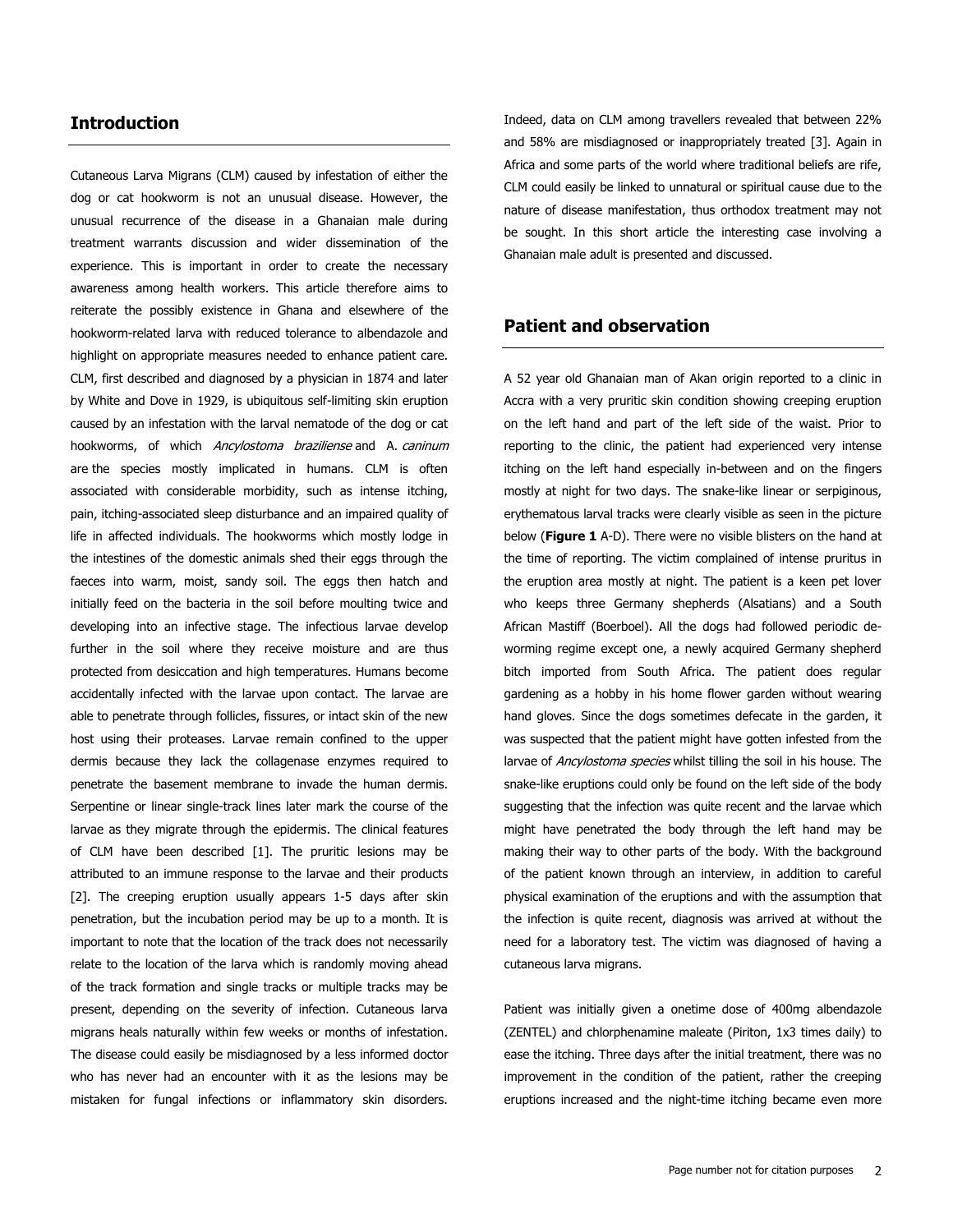severe. At this stage, blisters were seen forming at the point of eruption (**[Figure 2](javascript:PopupFigure()**). Patient was promptly re-treated for three days with a daily dose of 400mg albendazole. On the second day of the re-treatment period, progression of the eruptions stopped and the tracks began to shrink as the blisters got resolved. The intense itching stopped completely after the last dose. On a follow up visit in the third week, the CLM appears to have been completely resolved with no sign of any track of the hookworm. However, two months after the initial attack the patient reported back to the clinic with a snake-like pruritic eruption around the hip and lower part of the abdomen where the previous eruption had occurred. This new eruption appears to be a 'resurrection' of the previous one. Patient was given a daily dose of 800mg abendazole for three days. The eruption disappeared again in two days. Thereafter, the patient was followed up for three more months with no recurrence of eruption. In the light of these unusual occurrences, an informed consent was sought from the patient to publish his case for which he agreed.

#### **Discussion**

Although studies of hookworm infection with Ancylostoma duodenale and Necator americanus in Ghana have been published, by contrast, little is known of the infection with the dog/cat hookworm in the country. Using the MEDLINE and the appropriate search terms, it appears published information of the disease in Ghana is unavailable and published cases in other Africa countries is scanty. To the best of our knowledge the only documented report of the domestic animal's hookworm in Ghana was by Anteson and Corkish in 1975. They reported, after examination of animal carcasses in Ghana, that 58% of the animals have A. Caninum [\[4\]](http://www.panafrican-med-journal.com/content/article/21/285/full/#ref4). With this high prevalence of the hookworm in carcasses in Ghana, high incidence of CLM in human is expected in the country. Several reasons could be assigned for the limited information of CLM in Ghana. A possible reason could be that people with infestation of the dog/cat hookworm assign all sorts of causes to the snake-like eruption observed hence take to unorthodox means of treatment. Given the role social practice and spiritual beliefs of people play on the diagnosis and treatment of disease in Ghana and elsewhere it is imperative that information on this sickness is widely disseminated. It must be emphasized that majority of people living in tropical countries are at high risk of infestation and the larva can attack any person who come into contact with it regardless of the social status. Since most of the reported CLM cases in literature are from tourist

returning from visits to tropical countries, it is the responsibility of the authorities in tourist destinations such as Ghana to encourage periodic de-worming of pets by owners. Additionally, the waste products of dogs and cats must be properly disposed off. Stray dogs and cats must be removed for confinement and not allowed to roam the streets, beaches and other spots where people are likely to come into contact with their faeces. Shoes must be worn at all times in areas where dogs and cats roam. Residents and tourist to these areas must take the necessary precaution.

Various means have been employed to treat or manage CLM. In one of the method, liquid nitrogen was applied to the migrating eruption in order to destroy the larva [\[5\]](http://www.panafrican-med-journal.com/content/article/21/285/full/#ref5). However cryotherapy with liquid nitrogen under normal circumstance is not recommendable as the larva is usually located several centimeters beyond the visible end of the eruptions hence it is difficult to locate their exact position. It has also been demonstrated that the larvae are capable of surviving temperatures as low as -21°C for more than 5 minutes. Another reason for which cryotherapy is not favoured is that chronic ulcerations may occur if the procedure is not performed well. Various regime of albendazole have been used with different outcomes. Careful analyses of the outcome of each regimen suggest that the 400mg for three days or more is the best. Oral albendazole 800 mg/daily for 3 days has also been suggested [\[6\]](http://www.panafrican-med-journal.com/content/article/21/285/full/#ref6). Ivermectin has been described as an alternative for the treatment of cutaneous larva migrans. In a study that compared the efficacy of single doses of oral ivermectin (12 mg) and oral albendazole (400 mg) in the treatment of cutaneous larva migrans, the cure rate was 100% and 46% for ivermectin and albendazole respectively [\[7\]](http://www.panafrican-med-journal.com/content/article/21/285/full/#ref7). Thiabendazole is another agent which can be applied either topically or orally in the treatment of CLM [\[8\]](http://www.panafrican-med-journal.com/content/article/21/285/full/#ref8). It is important to mention that because of high incidence of side effect, the use of oral Thiabendazole to treat CLM is being discouraged. Side effects recorded with the use of this drug include dizziness, nausea, vomiting and intestinal cramps.

In our experience, the initial 400 mg single dose was not able to kill the larva. When a three-day course of the drug was given, the symptom quickly resolved. The later regimen therefore appears to be the best regardless of the initial larva load. However of a big surprise and atypical was the reappearance of the creeping eruptions two months after treatment. This could not be a case of re-infestation as the victim had stop the routine gardening with his bare hands, a practice thought to have been responsible for the initial infestation. Again, it could not be due to delayed or prolonged immune response to the larval debris since it responded promptly to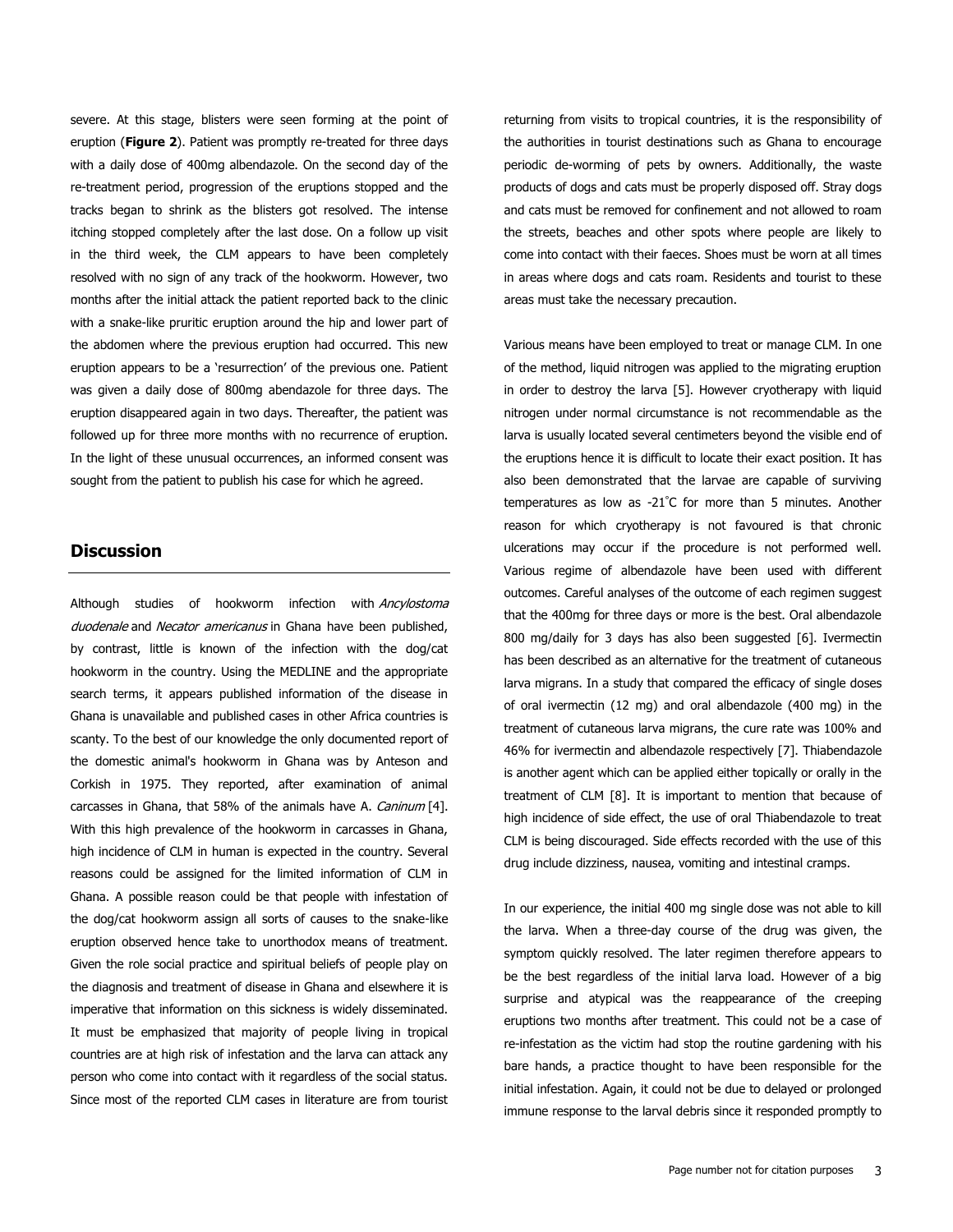treatment with antihelminth. The new eruptions were exactly around the same area of the waist where the initial observation was made. With some few considerations, the new creeping eruption observed was assumed to have been caused by "resurrected" larvae. Given the history of treatment, and the fact that the disease could have naturally been resolved within that period, it was obvious that this strain of the larvae has an increased tolerance for albendazole in addition to an ability to withstand the host immune system. If this is a case of larva resistance to a standard drug then the situation indeed calls for prompt attention in the management of CLM in order to avert persistence of the larva which could lead to serious complications. Modulation of other tropical diseases such as malaria in the presence of helminth infestation has been reported. Co-infection of malaria with helminth poses a lot of challenges to the host immune system. In fact, concurrent infection has been reported as a possible confounding factor modulating the immune response to other pathogens [\[9\]](http://www.panafrican-med-journal.com/content/article/21/285/full/#ref9). The effect of the presence of CLM in modulating other disease is not known. However since there is reported elevation of IgE and other immunological agents in CLM, it is likely the presence of the disease could play an important role in modulating the host responses to other disease causing agents.

## **Conclusion**

This case highlight the presence in Ghana of the larva of the dog's hook worm with apparent resistance to albendazole and an ability to with stand the host immunity. Presence of drug resistant larva could modulate the host immune response to other diseases. This case emphasizes the need to follow up patients with CLM after treatment to ensure they are completely cured.

## **Competing interests**

The authors declare no competing interests.

# **Authors' contributions**

ET was responsible for the overall clinical management of the patient and was also involved in writing of the manuscript. NBQ was involved in the conception and writing of the review. All authors

have read and agreed to the final version of this manuscript and have equally contributed to its content and to the management of the case.

#### **Figures**

**[Figure 1](javascript:PopupFigure()**: Larvae migrations in a pet-loving 52 years old Ghanaian male. The red arrows show the typical creeping eruptions synonymous with cuteneous larvae migrans. (A) shows the fingers of the left hand; (B) is the left part of the waist; (C) is the dorsal part of the left hand; (D) is the palm of the left hand

**[Figure 2](javascript:PopupFigure()**: The hand three days after the initial treatment with a single dose of 400 mg albendazole (ZENTEL). The eruptions continued and blister can be seen to be forming (arrowed)

## **References**

- 1. Caumes E, Carriere J, Guermonprez G, Bricaire F, Danis M, Gentilini M. Dermatoses associated with travel to tropical countries: a prospective study of the diagnosis and management of 269 patients presenting to a tropical disease unit. Clin Infect Dis. 1995;20(3):542-548. **[PubMed](http://www.ncbi.nlm.nih.gov/entrez/query.fcgi?db=PubMed&cmd=Search&doptcmdl=Citation&defaultField=Title+Word&term=Caumes%20E%5bauthor%5d+AND++Dermatoses+associated+with+travel+to+tropical+countries:+a+prospective+study+of+the+diagnosis+and+management+of+269+patients+presenting+to+a+tropical+disease+unit)** | **[Google](http://scholar.google.com/scholar?hl=en&q=+Dermatoses+associated+with+travel+to+tropical+countries:+a+prospective+study+of+the+diagnosis+and+management+of+269+patients+presenting+to+a+tropical+disease+unit)  [Scholar](http://scholar.google.com/scholar?hl=en&q=+Dermatoses+associated+with+travel+to+tropical+countries:+a+prospective+study+of+the+diagnosis+and+management+of+269+patients+presenting+to+a+tropical+disease+unit)**
- 2. Veraldi S, Persico MC, Francia C, Schianchi R. Chronic hookworm-related cutaneous larva migrans. Int J Infect Dis. 2013;17(4):277-279. **[PubMed](http://www.ncbi.nlm.nih.gov/entrez/query.fcgi?db=PubMed&cmd=Search&doptcmdl=Citation&defaultField=Title+Word&term=Veraldi%20S%5bauthor%5d+AND++Chronic+hookworm-related+cutaneous+larva+migrans)** |**[Google Scholar](http://scholar.google.com/scholar?hl=en&q=+Chronic+hookworm-related+cutaneous+larva+migrans)**
- 3. Davies HD, Sakuls P, Keystone JS. Creeping eruption: a review of clinical presentation and management of 60 cases presenting to a tropical disease unit. Arch Dermatol. 1993;129(5):588-591. **[PubMed](http://www.ncbi.nlm.nih.gov/entrez/query.fcgi?db=PubMed&cmd=Search&doptcmdl=Citation&defaultField=Title+Word&term=Davies%20HD%5bauthor%5d+AND++Creeping+eruption:+a+review+of+clinical+presentation+and+management+of+60+cases+presenting+to+a+tropical+disease+unit)** | **[Google Scholar](http://scholar.google.com/scholar?hl=en&q=+Creeping+eruption:+a+review+of+clinical+presentation+and+management+of+60+cases+presenting+to+a+tropical+disease+unit)**
- 4. Anteson RK, Corkish JD. An investigation of helminth parasites in well-cared for dogs in Accra. Ghana Med J. 1975; 14(3):193- 195. **[PubMed](http://www.ncbi.nlm.nih.gov/entrez/query.fcgi?db=PubMed&cmd=Search&doptcmdl=Citation&defaultField=Title+Word&term=Anteson%20RK%5bauthor%5d+AND++An+investigation+of+helminth+parasites+in+well-cared+for+dogs+in+Accra)** | **[Google Scholar](http://scholar.google.com/scholar?hl=en&q=+An+investigation+of+helminth+parasites+in+well-cared+for+dogs+in+Accra)**
- 5. Kapadia N, Borhany T, Farooqui M. Use of liquid nitrogen and albendazole in successfully treating cutaneous larva migrans. J Coll Physicians Surg Pak. 2013;23(5):319- 321. **[PubMed](http://www.ncbi.nlm.nih.gov/entrez/query.fcgi?db=PubMed&cmd=Search&doptcmdl=Citation&defaultField=Title+Word&term=Kapadia%20N%5bauthor%5d+AND++Use+of+liquid+nitrogen+and+albendazole+in+successfully+treating+cutaneous+larva+migrans)** | **[Google Scholar](http://scholar.google.com/scholar?hl=en&q=+Use+of+liquid+nitrogen+and+albendazole+in+successfully+treating+cutaneous+larva+migrans)**